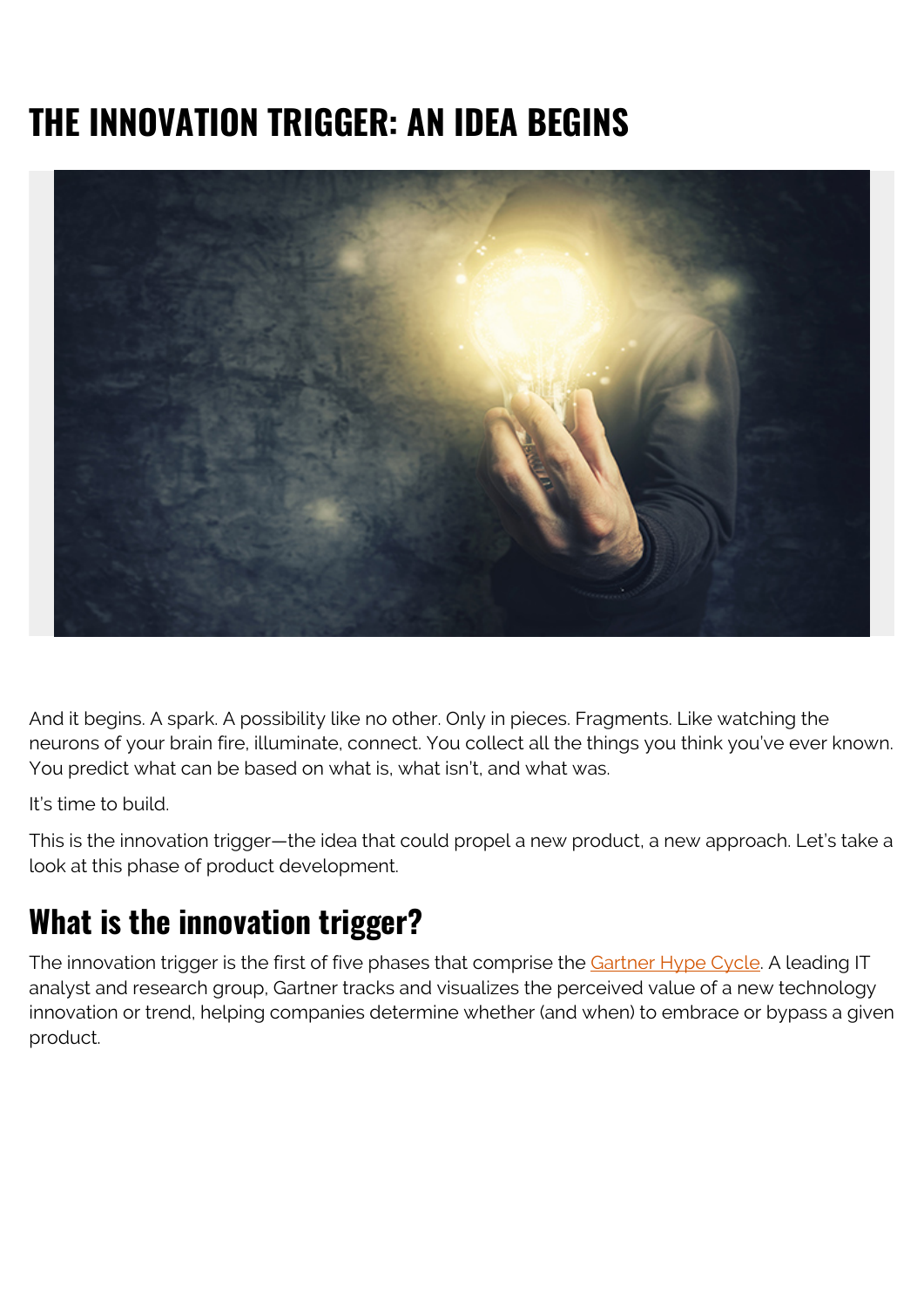

As the first stage in the development of any technology, the innovation trigger is a period with a lot of *shoulds*: a widget that should be, a service that should help, an idea that should exist. It is a period with not a lot more to go on than people's dreams. The technology often lacks a product or market viability.

This phase is characterized by:

- An idea
- Lack of product or market viability
- Explanations about how great the product could be
- Excitement
- Creativity

### **The innovator's tale**

Ideas are easy to come by. They pop into the mind as a response to reading a news article, sitting in a classroom, conversing with another human being. There exists an idea every time one speaks. They think, "I have an idea how to respond to that statement."

Good ideas, however, are hard to come by—and even harder to speak and bring to life. The intention of speaking is often to be understood, and good ideas are not often simple to understand. Good ideas can require a lot more explanation than any normal statement. "It is a beautiful day outside" is a much simpler idea than "People are all designers of language". If the intention is to be understood, then the speaker will find more success with the first statement than the second.

If the intention was to be understood, no one would become an innovator.

[Innovators](https://blogs.bmc.com/blogs/innovation-introduction-basics/), who wish to have good ideas and who wish to be understood, suffer. They have options to make the process easier, but they still face a dilemma. If they wish to be understood, they can surround themselves with people who already understand. But, nothing would be innovated if everyone already understood. The innovator is demoted to a parrot.

To the innovator, speaking to a room full of people who understand is no different than existing only in his own mind. Thus, there's a degree to understanding. They can speak to people who understand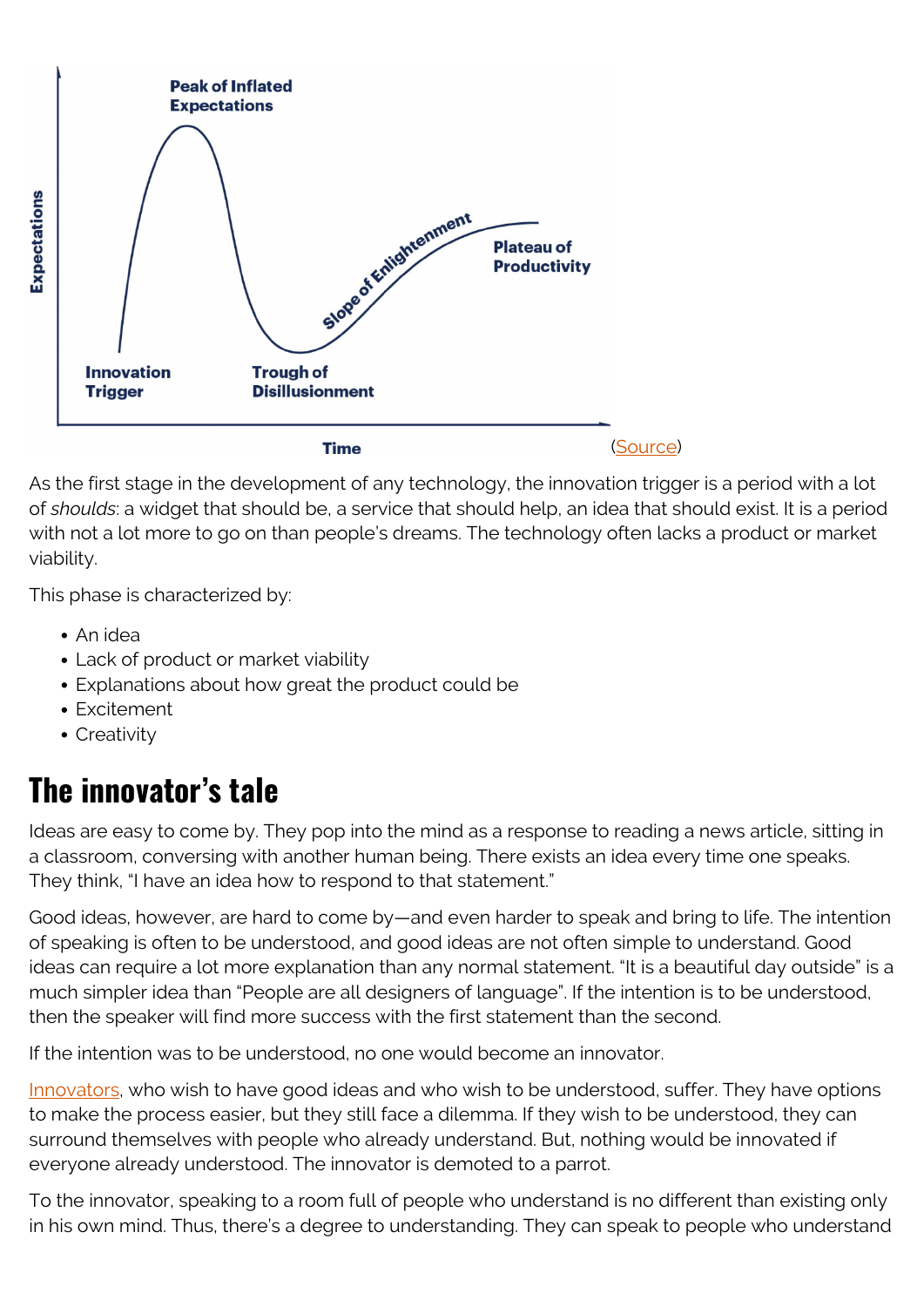90% and the innovator will take them the rest of the 10%. They can speak to people who understand 30% and try to get the person the other 70%. Adjustments to direct communication or symbolic communication are made when speaking to each crowd.

To help be understood, the innovator can utilize the age-old art of rhetoric and argumentation. The innovator needs to build a case to support his idea. He can gather evidence. Evidence helps the innovator have other things speak for him. Suddenly, the innovator appeals to logic, and logic allows for new ideas to be good, right, ideas.

Eventually, after battle-testing the idea long enough against research and a bewildered audience, an innovator can learn what tactics to employ to communicate their idea.

*"It's not a joke until an audience laughs." - Dave Attell*

In its first stages, a product cannot exist on its own. It needs people behind it, who want to make it and who want to use it. Innovating is a difficult job. Few embrace its challenges. The marketplace of ideas is vast and plenty. There are few pockets worth anything.

### **Building an innovation team**

A new technology must have a good team. [New ideas](https://blogs.bmc.com/blogs/disruptive-innovation/) need to propagate. And, with no product or market viability, the technology only exists through a public consciousness via word-of-mouth.

In Bluebeard, Kurt Vonnegut said people generally do not like new ideas, and a special team of three is needed. He said:

*Most people cannot open their minds to new ideas unless a mind-opening team with a peculiar membership goes to work on them. The team must consist of three sorts of specialists, otherwise, the revolution, whether in politics or the arts or the sciences or whatever, is sure to fail:*

*The rarest of these specialists is an authentic genius.*

*The second sort of specialist is a lot easier to find: a highly intelligent citizen in good standing in his or her community, who understands and admires fresh ideas of the genius, and testifies that the genius is far from mad.*

*The third sort of specialist is a person who can explain anything, no matter how complicated, to the satisfaction of most people.*

New technologies go about gathering these [innovation teams](https://blogs.bmc.com/blogs/innovation-lab/).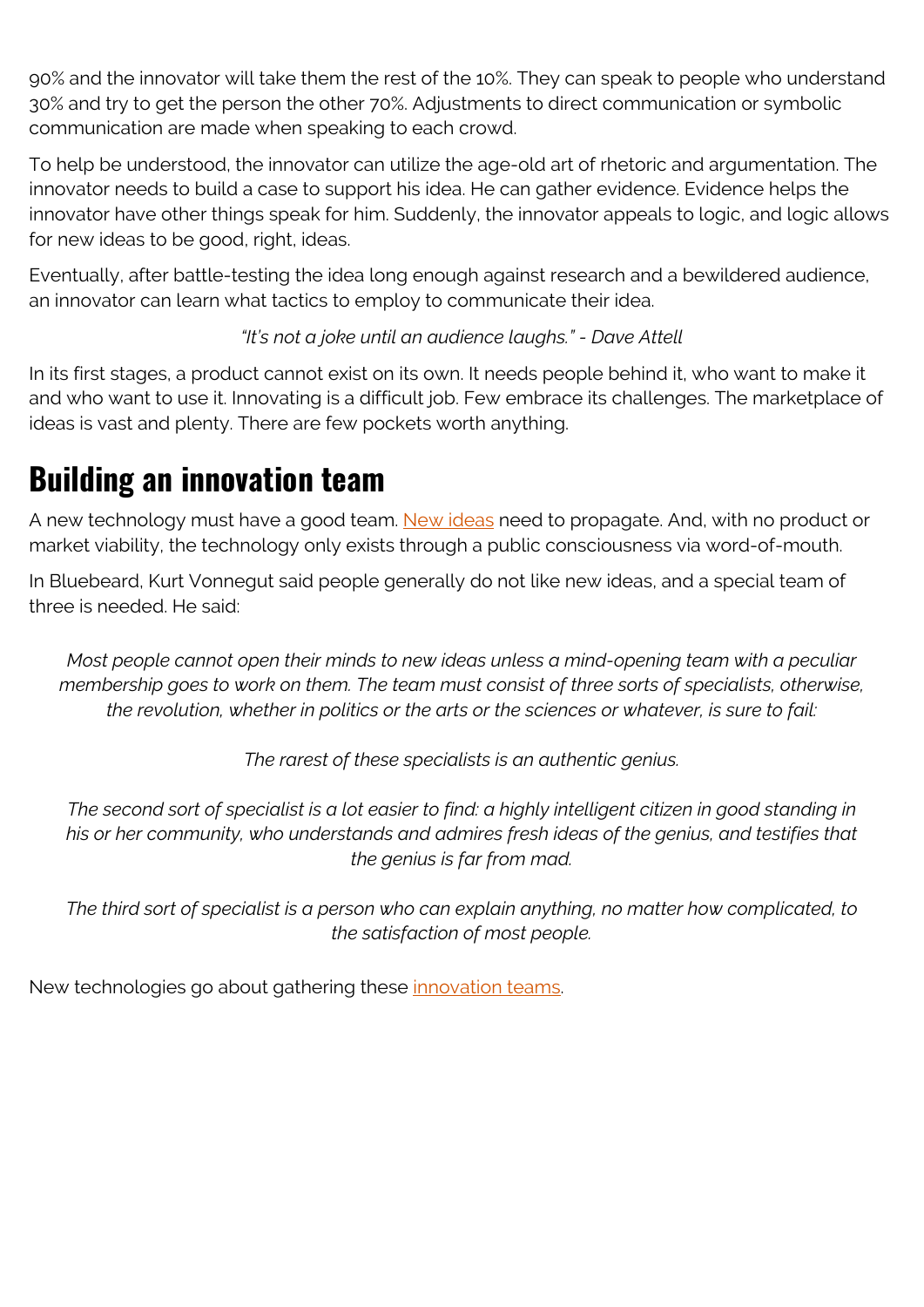# **bmc**



The genius is someone, or several people, who diligently

puts all the pieces together. Part of what makes them a genius is their mystery, so I do little for him with explanation.

The intelligent citizens, now, are the members of the community who have built-in reputation. They are often older and have a reputation among peers for the work they have done, or their outstanding contributions to the community. These people are your businessmen, community leaders, religious council, scholars. There exist people with reputations everywhere.

Finally, the third member of the team is the one who makes the complicated simple—a translator of sorts. This is largely the role of a marketing or advertising company, who can take a large, genius idea and boil it down to a three-word slogan or tagline: *[Just do it.](https://www.creativereview.co.uk/just-do-it-slogan/) Think different*. Or we can look at company mission statements:

- "[Uber's mission](https://www.uber.com/blog/uber-for-business-the-big-picture/) is to bring transportation—for everyone, everywhere."
- "[SpaceX](https://www.spacex.com) designs, manufactures and launches advanced rockets and spacecraft."

### **Product viability**

Products in this stage are unrefined. They look like wireframes. They are short, code mock-ups in a Jupyter notebook. They might even get to have a simple product set up.

The good technologies are usually promoted by individuals just as unrefined. If the promoter is refined, with nice shoes, smile, and a handshake, then there's reason to be skeptical about why there is so much patina, and so little product.

This phase has promoters pointing at pieces of paper saying, "Once people use it, it *should* work like this." They can create business plans that say, "The business *should* look like this." They can make financial statements that say, "The numbers *should* look like this."

Products in the phase of the Innovation Trigger exist on *shoulds*. If there are enough people behind this *should*, perhaps it can grow beyond its infancy and graduate into adolescence. The product has a long way to go before it stands tall amongst the crowd as its own. The idea's next stop, if it can make it? The Peak of Inflated Expectations.